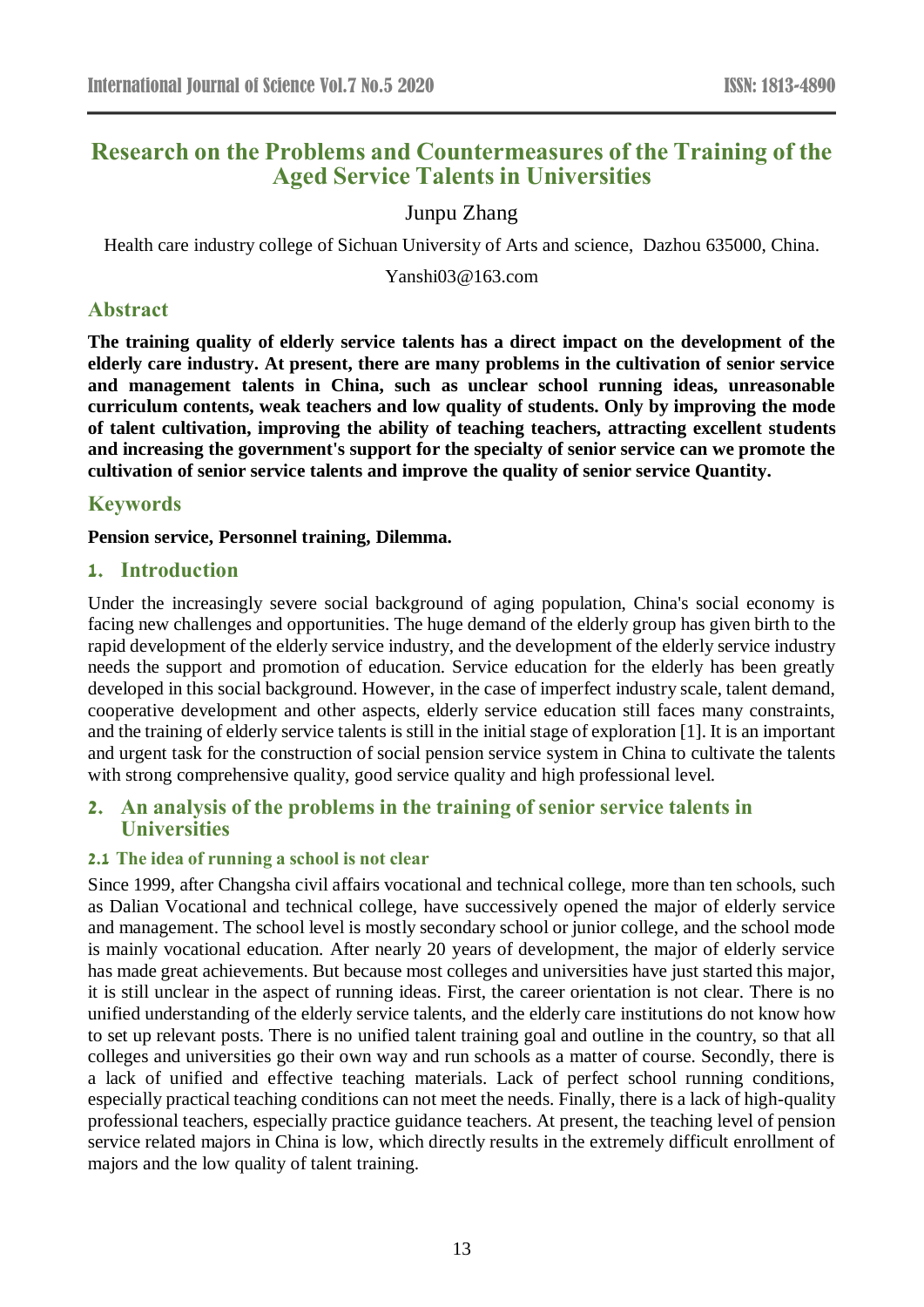#### **2.2 Unreasonable curriculum structure and content**

The teaching materials used in Higher Vocational and secondary vocational colleges for setting up the pension service specialty are not unified and the compilation is not standardized. The proportion of pension service related courses in higher institutions is small, and the mode of combining medical basic courses, nursing professional courses and practical guidance is mostly used. The standardized teaching materials for training medical and nursing professionals in Colleges and universities across the country are far from the theory and skills required by the pension service specialty. The content of the course attaches importance to the theoretical knowledge of medicine, neglects the cultivation of students' and trainees' professional ethics, communication and other humanistic qualities. Most medical colleges and universities have opened courses such as geriatric nursing, nursing ethics, nursing aesthetics, etc., but only as an elective course, which is not conducive to the cultivation of composite talents for the aged. According to the survey, all kinds of organizations related to the elderly urgently need management team with top-level design ability and nursing team with strong practical operation ability. However, there are some deviations between the elderly service and management professionals trained in Colleges and universities in these two aspects. In addition, according to the diversified characteristics of the current pension mode, the demand for talents of various old-age institutions is also different, but the talent cultivation of colleges and universities is more aimed at the talent demand of old-age institutions, while the demand for home-based pension projects that are currently focused on the development of old enterprises is not enough [2].

#### **2.3 Weak division capacity**

Most of the senior service teachers in Vocational and technical colleges have bachelor degree or below, and most of the postgraduate courses or above are completed by teachers of other disciplines, lacking professional knowledge and practical work experience. Colleges and universities provide few internship units, short internship time, few times, low education level of practical teachers, and onesided teaching content. Taking the practice of nursing home as an example, students only visit the facilities and environment of nursing home under the guidance of nurses or management staff, far from meeting the practical requirements. To further promote the development of the elderly care industry, talents are the key; high-quality and professional elderly care service personnel are the important guarantee of high-quality elderly care services. To speed up the development of the elderly care service industry, talents are an important support. Both the professional and technical talents in the elderly care service industry and the new type of working talents and professional social working talents facing the psychological comfort and social function restoration of the elderly need to be greatly developed.

#### **2.4 Poor quality of students**

The elderly industry is known as the "sunrise industry on the sunset". The supply of elderly service management graduates is in short supply, but the reality is that the elderly service and management majors are "good or not good". Each school is faced with the difficulty of enrollment, especially in the developed areas, the situation of students' enrollment is poor, and some colleges and universities only recruit single digit students. Even if the nursing major has recruited students, the loss rate is very high. Some students change their majors in school, and some leave the nursing post within a few years after graduation. Therefore, the main enrollment places of the school are rural students in remote areas, but the enrollment situation is still not ideal. Although there are some reasons for the short time of professional establishment and insufficient publicity, it is generally believed that the elderly service industry is the work of "serving people", and the social status is low, which directly leads to people's unwillingness to engage in the elderly care industry. But the reality is not so. The students who have been trained are mainly engaged in medical service and organization management. The misunderstanding of the elderly service is the important reason for the difficulty of enrollment.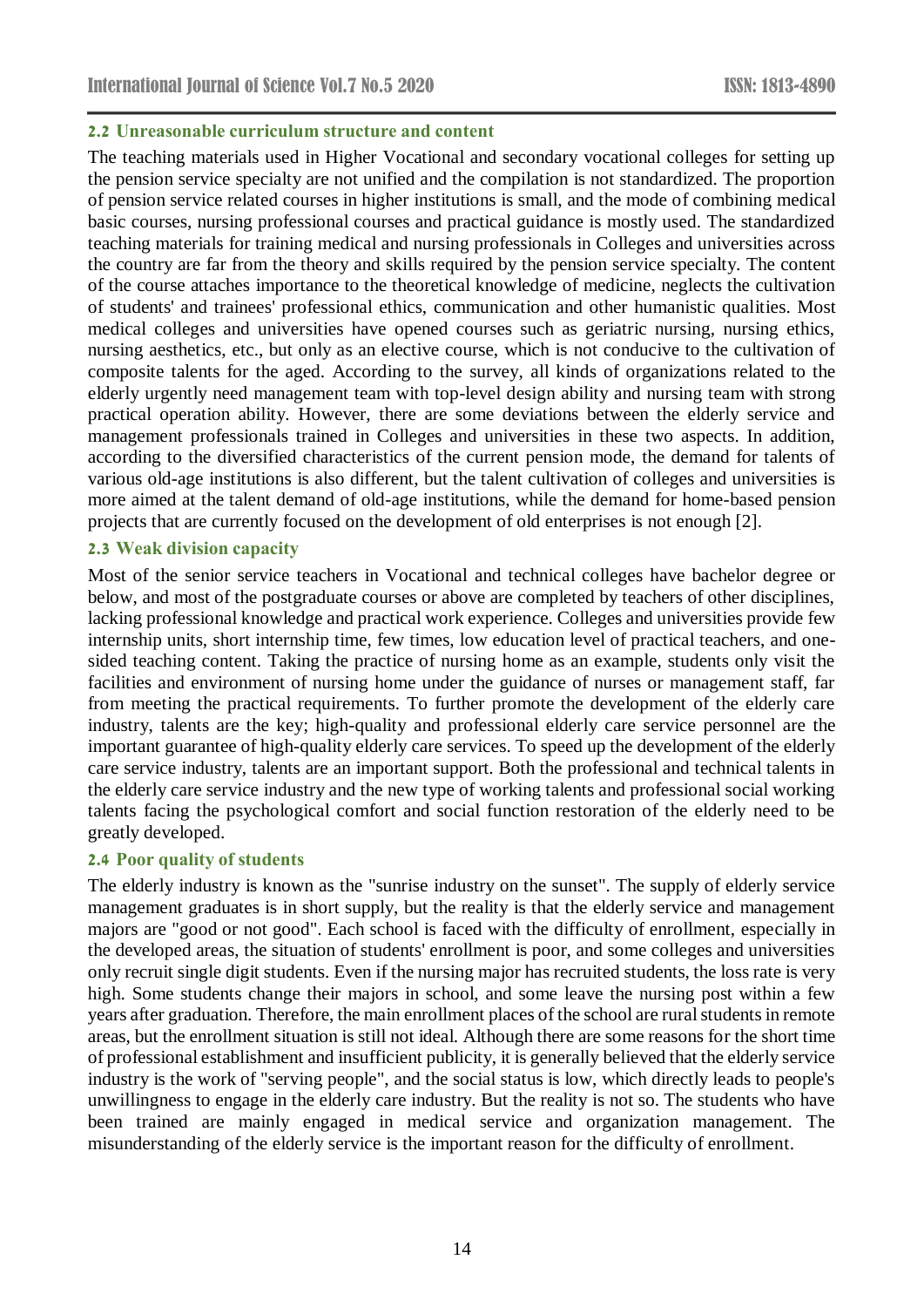## **3. An analysis of the development of senior service talents in Universities**

## **3.1 Improving personnel training mode**

First of all, because the choice of major is closely related to the employment prospect, we should carry out "order type" and "Commission type" cooperative school running plans. Colleges and universities sign employment agreements and internship guidance agreements with health and pension service institutions. As teaching practice bases, health and pension institutions promote students to be familiar with the working environment and adapt to their roles as soon as possible, provide professional counterpart jobs, and ensure the employment rate of graduates.

Secondly, for the elderly service talents, the cultivation of practical ability and operation skills is very important. In the process of training, we can establish a series of practical teaching links, such as course experimental training, professional internship, social practice during holidays, vocational skill training and appraisal, graduation practice, etc., to explore a practical teaching system with ability training as the main body and focusing on the ability to solve practical problems.

Finally, organize relevant experts to compile applicable series of teaching materials for elderly service and management, such as introduction to gerontology, management practice of elderly institutions, nursing management of elderly institutions, health care for the elderly, rehabilitation and health care of traditional Chinese medicine, social work for the elderly, rehabilitation of common diseases for the elderly, psychological care for the elderly, sports and health care for the elderly, sports activities and planning for the elderly, etc. To improve the professional confidence and competitiveness of the elderly service and management students by compiling textbooks that meet the requirements of students' basic learning and professional ability.

## **3.2 Improving the ability of teaching teachers**

Teachers influence the quality of professional personnel training. At present, there is an urgent need to cultivate a large number of elderly service and management professional teachers with strong professional ability and wide professional vision in order to truly improve the quality of elderly service professional personnel training in China [3].

First, select and send qualified excellent teachers and graduate students of health and pension service related majors of institutions of higher learning to study abroad in famous universities with leading pension service majors in the form of NSFC and financial support from the University, so as to cultivate a group of top talents of pension service specialty for Chinese institutions of higher learning, so as to promote the development of disciplines. Regularly invite foreign health and pension service experts to give lectures, and employ part-time professional teachers from relevant foreign institutions. Through these ways, we can maximize the use of teacher resources and improve the "soft power" of teachers. Secondly, we should strengthen the training of young and middle-aged teachers, encourage them to take part in the training and examination of vocational qualification in the pension institutions, improve their professional practice ability, and become "double teacher" teachers.

#### **3.3 Attracting excellent students**

We will formulate encouraging policies to expand the enrollment of elderly service talents and improve the quality of students. The huge gap in the number of talents first needs to expand the enrollment scale and improve the quality of students on the basis of the existing college enrollment, and at the same time encourage the graduates of relevant majors to engage in the pension service industry. To correct the misunderstanding of the elderly service profession in the society, the service industry is not the "end excrement and urine" work, but the work content is relatively cumbersome, harder than other work, which requires a strong sense of love and responsibility. To change the concept of nursing for the aged, nursing for the aged has become an important part of the health work for the aged in China. It is a sacred and great work to help the aged prevent diseases, reduce pain and enjoy their old age.

The change of concept needs to establish advanced typical characters to carry out propaganda and positive guidance. At the same time, the school should introduce the students' professional learning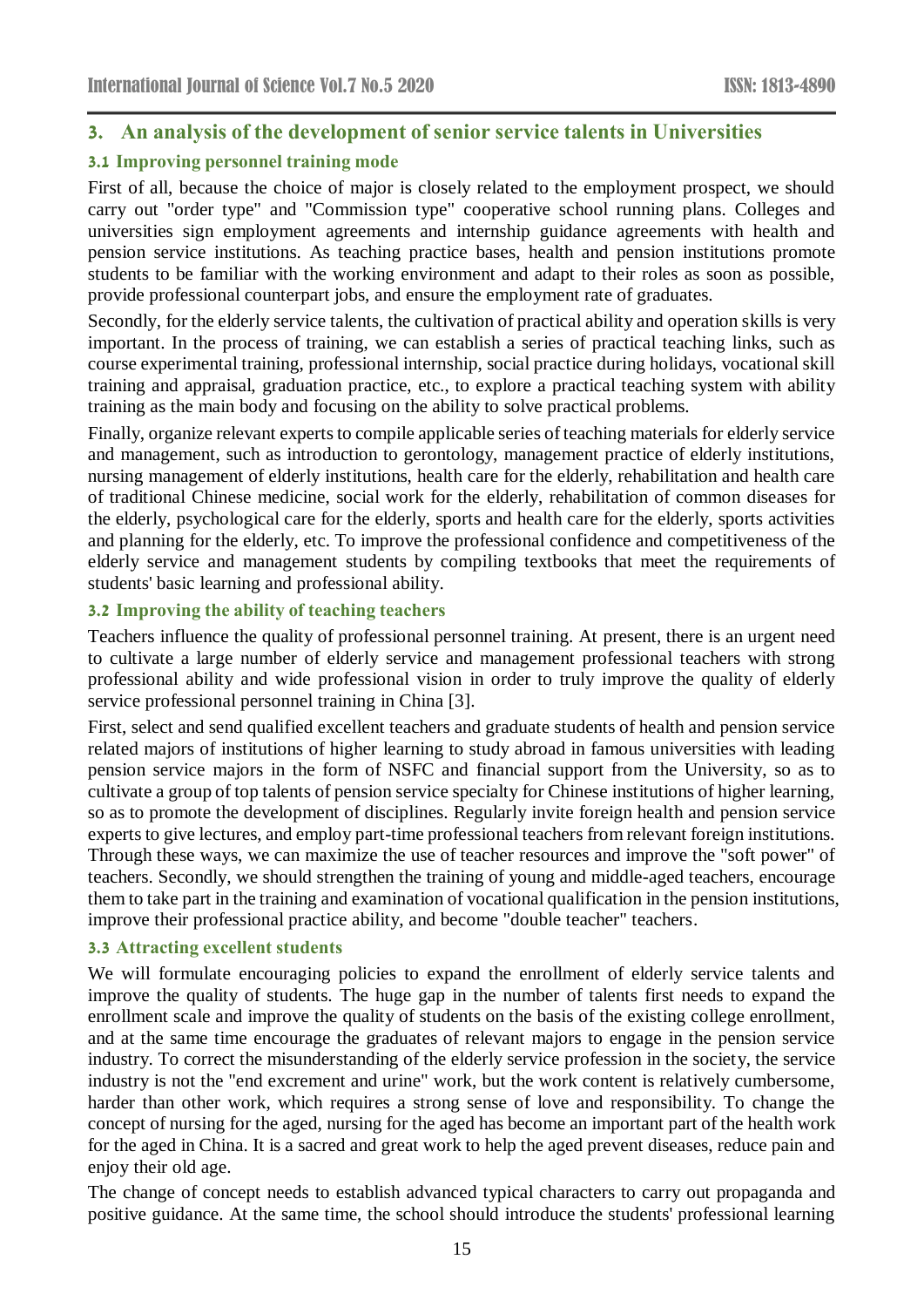and employment prospects in detail when recruiting students. The elderly service personnel are in short supply in China and should be encouraged in policy. First of all, colleges and universities at all levels set up professional points to offer incentive policies such as tuition reduction, living allowance and employment arrangement to the students who apply for the pension service major; Secondly, we should improve the wages and welfare benefits of the health and old-age service employees, pay social welfare insurance, strengthen occupational protection and labor security, increase the sense of professional achievement and belonging of the health and old-age service employees, and improve the attractiveness of the old-age service industry; Thirdly, the government uses the effect of public media to publicize the prospect of health and pension service industry, establish a good image of employees, gradually change the traditional concept of "pension service is serving people" with the power of public opinion, attract talent flow, and expand the scale of professional talent training [4].

## **3.4 Social policies vigorously support the cultivation of elderly talents**

As a cause to improve the aging trend of the population in China, the pension industry plays an important role. In view of the current situation that China's pension service system is not perfect and the number of pension service personnel is insufficient, it is necessary for the government to strengthen the support for social pension service. First of all, we need to improve and implement the laws and preferential policies for the elderly. It is necessary to carry out the system of working with certificates, improve the laws and regulations of pension service, implement preferential policies, and fully protect the rights of the elderly service staff and the elderly. Secondly, the government should increase the financial investment in the elderly care service, with policy subsidies as the main focus to increase the investment in private and social forces run elderly care service institutions, and improve the salary and welfare level of elderly care service personnel through policy subsidies. Finally, the government should also study the development direction of the elderly care service industry, plan the career blueprint of the elderly care service personnel, so that they have a greater space for job growth.

## **4. Conclusion**

The professional and moral quality of the elderly service personnel is the guarantee for the long-term vitality of the elderly service industry. It is necessary for the state and the elderly service institutions to strengthen the training of the elderly service personnel, improve their professional skills and work attitude at the same time. For this reason, China should learn from the advanced western elderly care personnel training program, carry out multi-level and multi-channel training of elderly care personnel, encourage schools to establish the elderly care specialty, standardize its professional education, and formulate a unified syllabus, so as to make the elderly care professional education standardized, standardized and scientific. At the same time, we should actively carry out social training, so that the elderly service and management professionals can enter the social practice, and strengthen the onthe-job training of the existing elderly service personnel, and use modern multimedia teaching methods to expand the professional knowledge and skills of the elderly service personnel, so that their cultural level and moral cultivation can be rapidly improved.

#### **Acknowledgements**

This study is supported by the development research center of the old revolutionary base area of Sichuan Province, "the research on the cultivation of the old-age service talents in the old revolutionary base area of East Sichuan Province" (No.: SLQ2019B-21); The school level education reform project of Sichuan University of Arts and science, "the exploration on the cultivation mode of innovative health service and management professionals" (No.: 2020JZ033).

#### **References**

[1] Ma Sanjin,Fan Gengxin. Research on the problems and Countermeasures of the elderly service personnel training. People's forum, (2013) No. 32,p.232.